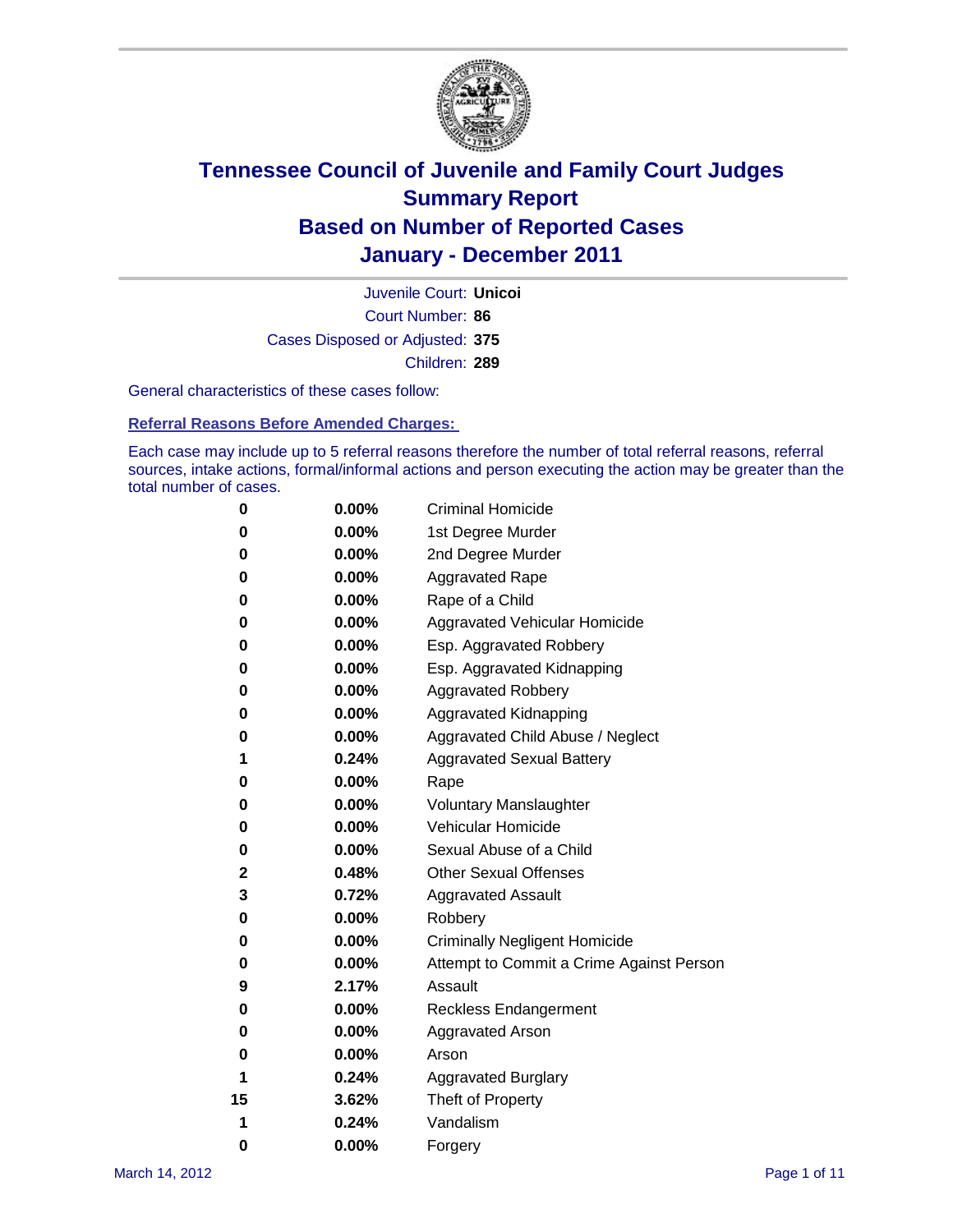

Court Number: **86** Juvenile Court: **Unicoi** Cases Disposed or Adjusted: **375** Children: **289**

#### **Referral Reasons Before Amended Charges:**

Each case may include up to 5 referral reasons therefore the number of total referral reasons, referral sources, intake actions, formal/informal actions and person executing the action may be greater than the total number of cases.

| 0  | 0.00%  | <b>Worthless Checks</b>                                     |
|----|--------|-------------------------------------------------------------|
| 0  | 0.00%  | Illegal Possession / Fraudulent Use of Credit / Debit Cards |
| 2  | 0.48%  | <b>Burglary</b>                                             |
| 0  | 0.00%  | Unauthorized Use of a Vehicle                               |
| 0  | 0.00%  | <b>Cruelty to Animals</b>                                   |
| 2  | 0.48%  | Sale of Controlled Substances                               |
| 14 | 3.38%  | <b>Other Drug Offenses</b>                                  |
| 7  | 1.69%  | Possession of Controlled Substances                         |
| 0  | 0.00%  | <b>Criminal Attempt</b>                                     |
| 0  | 0.00%  | Carrying Weapons on School Property                         |
| 0  | 0.00%  | Unlawful Carrying / Possession of a Weapon                  |
| 2  | 0.48%  | <b>Evading Arrest</b>                                       |
| 0  | 0.00%  | Escape                                                      |
| 0  | 0.00%  | Driving Under Influence (DUI)                               |
| 0  | 0.00%  | Possession / Consumption of Alcohol                         |
| 1  | 0.24%  | Resisting Stop, Frisk, Halt, Arrest or Search               |
| 0  | 0.00%  | <b>Aggravated Criminal Trespass</b>                         |
| 2  | 0.48%  | Harassment                                                  |
| 0  | 0.00%  | Failure to Appear                                           |
| 3  | 0.72%  | Filing a False Police Report                                |
| 0  | 0.00%  | Criminal Impersonation                                      |
| 18 | 4.35%  | <b>Disorderly Conduct</b>                                   |
| 5  | 1.21%  | <b>Criminal Trespass</b>                                    |
| 5  | 1.21%  | <b>Public Intoxication</b>                                  |
| 0  | 0.00%  | Gambling                                                    |
| 63 | 15.22% | Traffic                                                     |
| 1  | 0.24%  | <b>Local Ordinances</b>                                     |
| 0  | 0.00%  | Violation of Wildlife Regulations                           |
| 0  | 0.00%  | Contempt of Court                                           |
| 7  | 1.69%  | Violation of Probation                                      |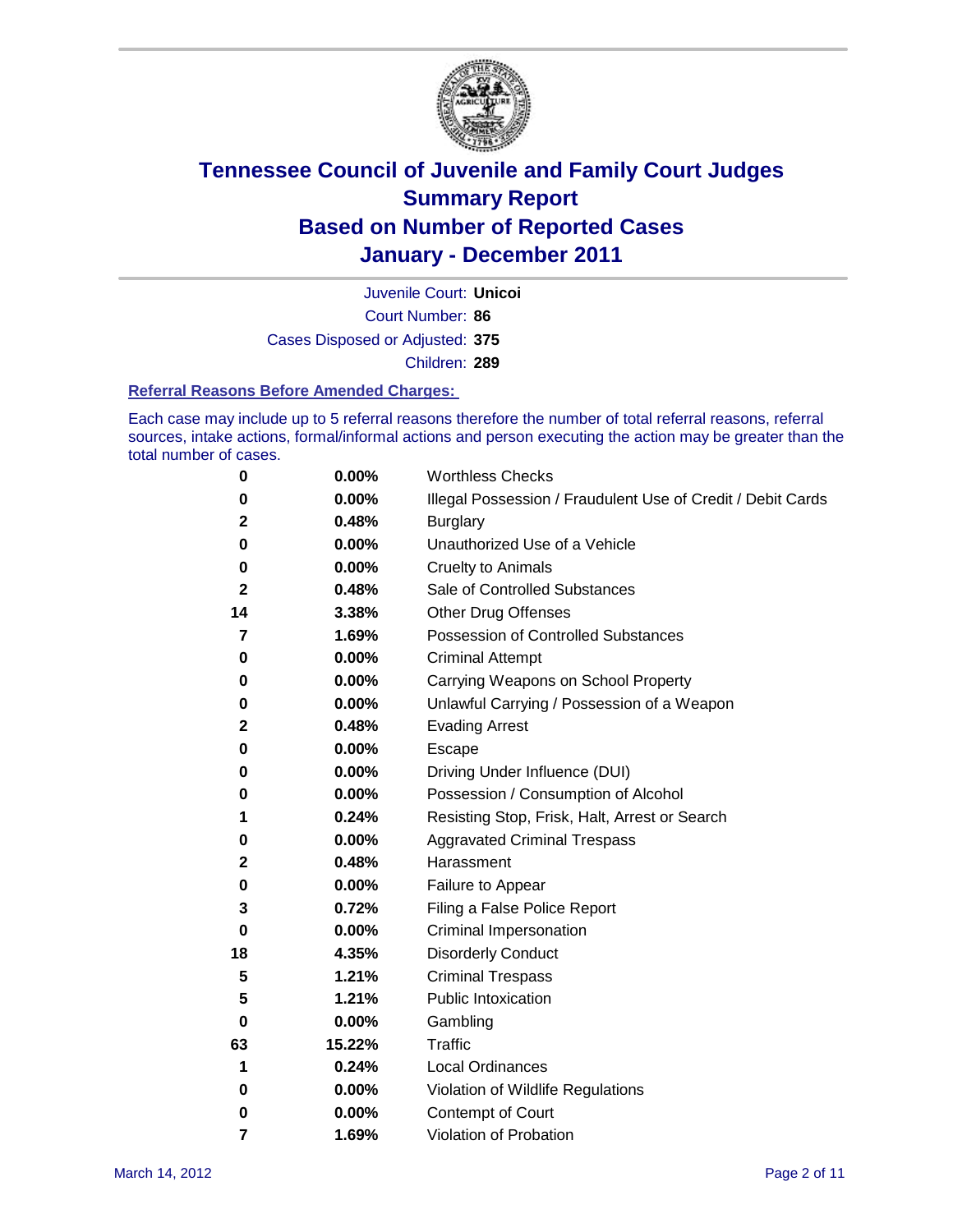

Court Number: **86** Juvenile Court: **Unicoi** Cases Disposed or Adjusted: **375** Children: **289**

#### **Referral Reasons Before Amended Charges:**

Each case may include up to 5 referral reasons therefore the number of total referral reasons, referral sources, intake actions, formal/informal actions and person executing the action may be greater than the total number of cases.

| 0            | 0.00%    | Violation of Aftercare                 |
|--------------|----------|----------------------------------------|
| 16           | 3.86%    | Unruly Behavior                        |
| 82           | 19.81%   | Truancy                                |
| 1            | 0.24%    | In-State Runaway                       |
| 0            | $0.00\%$ | Out-of-State Runaway                   |
| 26           | 6.28%    | Possession of Tobacco Products         |
| 4            | 0.97%    | Violation of a Valid Court Order       |
| 7            | 1.69%    | Violation of Curfew                    |
| 0            | $0.00\%$ | Sexually Abused Child                  |
| 1            | 0.24%    | <b>Physically Abused Child</b>         |
| 12           | 2.90%    | Dependency / Neglect                   |
| 0            | 0.00%    | <b>Termination of Parental Rights</b>  |
| 0            | 0.00%    | <b>Violation of Pretrial Diversion</b> |
| 0            | 0.00%    | Violation of Informal Adjustment       |
| 0            | $0.00\%$ | <b>Judicial Review</b>                 |
| 0            | $0.00\%$ | <b>Administrative Review</b>           |
| 0            | 0.00%    | <b>Foster Care Review</b>              |
| 87           | 21.01%   | Custody                                |
| 6            | 1.45%    | Visitation                             |
| $\mathbf{2}$ | 0.48%    | Paternity / Legitimation               |
| 1            | 0.24%    | <b>Child Support</b>                   |
| 0            | 0.00%    | <b>Request for Medical Treatment</b>   |
| 0            | 0.00%    | <b>Consent to Marry</b>                |
| 5            | 1.21%    | Other                                  |
| 414          | 100.00%  | <b>Total Referrals</b>                 |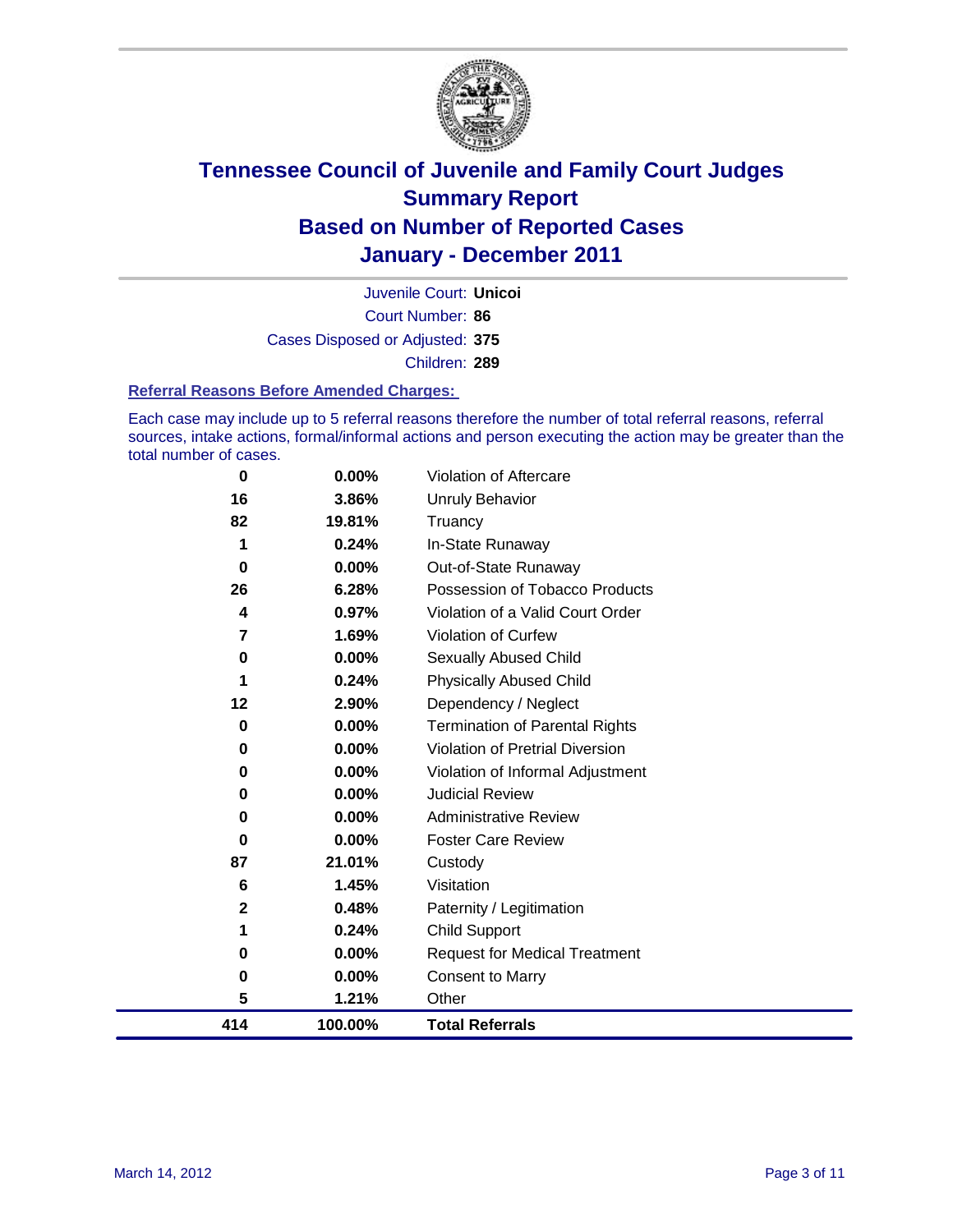

|                            |                                 | Juvenile Court: Unicoi            |  |  |
|----------------------------|---------------------------------|-----------------------------------|--|--|
| Court Number: 86           |                                 |                                   |  |  |
|                            | Cases Disposed or Adjusted: 375 |                                   |  |  |
|                            |                                 | Children: 289                     |  |  |
| <b>Referral Sources: 1</b> |                                 |                                   |  |  |
| 292                        | 70.53%                          | Law Enforcement                   |  |  |
| 64                         | 15.46%                          | Parents                           |  |  |
| 32                         | 7.73%                           | Relatives                         |  |  |
| 0                          | 0.00%                           | Self                              |  |  |
| 0                          | 0.00%                           | School                            |  |  |
| 0                          | 0.00%                           | <b>CSA</b>                        |  |  |
| 23                         | 5.56%                           | <b>DCS</b>                        |  |  |
| 1                          | 0.24%                           | <b>Other State Department</b>     |  |  |
| 0                          | 0.00%                           | <b>District Attorney's Office</b> |  |  |
| 0                          | 0.00%                           | <b>Court Staff</b>                |  |  |
| 0                          | 0.00%                           | Social Agency                     |  |  |
| 0                          | 0.00%                           | <b>Other Court</b>                |  |  |
| 1                          | 0.24%                           | Victim                            |  |  |
| 1                          | 0.24%                           | Child & Parent                    |  |  |
| 0                          | 0.00%                           | Hospital                          |  |  |
| 0                          | 0.00%                           | Unknown                           |  |  |
| 0                          | 0.00%                           | Other                             |  |  |
| 414                        | 100.00%                         | <b>Total Referral Sources</b>     |  |  |

### **Age of Child at Referral: 2**

| 289 | 100.00%  | <b>Total Child Count</b> |
|-----|----------|--------------------------|
| 0   | $0.00\%$ | <b>Unknown</b>           |
| 1   | 0.35%    | Ages 19 and Over         |
| 59  | 20.42%   | Ages 17 through 18       |
| 81  | 28.03%   | Ages 15 through 16       |
| 32  | 11.07%   | Ages 13 through 14       |
| 19  | 6.57%    | Ages 11 through 12       |
| 97  | 33.56%   | Ages 10 and Under        |
|     |          |                          |

<sup>1</sup> If different than number of Referral Reasons (414), verify accuracy of your court's data.

<sup>2</sup> One child could be counted in multiple categories, verify accuracy of your court's data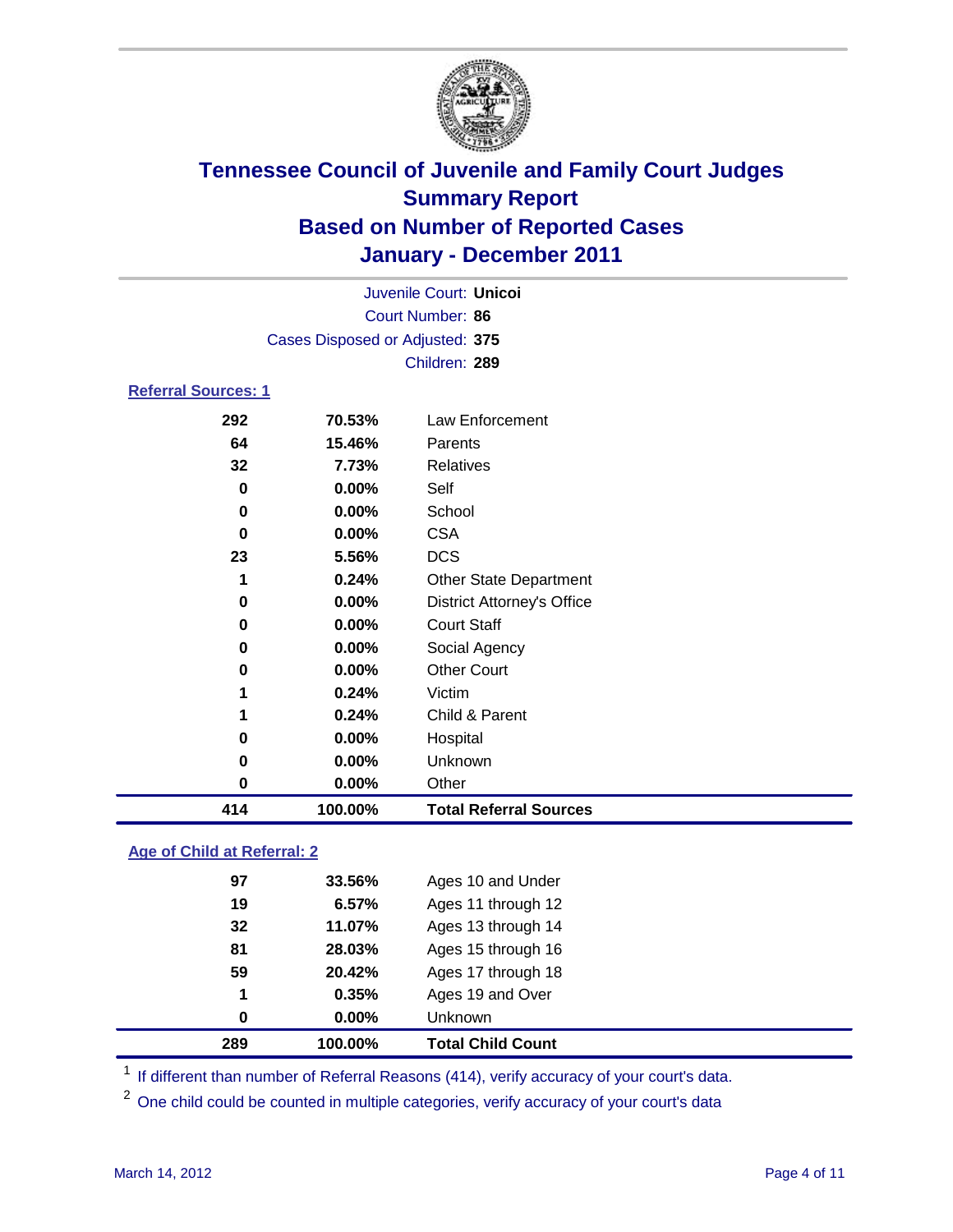

| Juvenile Court: Unicoi                  |                                 |                          |  |  |  |
|-----------------------------------------|---------------------------------|--------------------------|--|--|--|
| Court Number: 86                        |                                 |                          |  |  |  |
|                                         | Cases Disposed or Adjusted: 375 |                          |  |  |  |
|                                         |                                 | Children: 289            |  |  |  |
| Sex of Child: 1                         |                                 |                          |  |  |  |
| 162                                     | 56.06%                          | Male                     |  |  |  |
| 127                                     | 43.94%                          | Female                   |  |  |  |
| $\pmb{0}$                               | 0.00%                           | Unknown                  |  |  |  |
| 289                                     | 100.00%                         | <b>Total Child Count</b> |  |  |  |
| Race of Child: 1                        |                                 |                          |  |  |  |
| 282                                     | 97.58%                          | White                    |  |  |  |
| $\mathbf 0$                             | 0.00%                           | African American         |  |  |  |
| 0                                       | 0.00%                           | Native American          |  |  |  |
| 0                                       | 0.00%                           | Asian                    |  |  |  |
| 1                                       | 0.35%                           | Mixed                    |  |  |  |
| 6                                       | 2.08%                           | Unknown                  |  |  |  |
| 289                                     | 100.00%                         | <b>Total Child Count</b> |  |  |  |
| <b>Hispanic Origin: 1</b>               |                                 |                          |  |  |  |
| $\mathbf 0$                             | 0.00%                           | Yes                      |  |  |  |
| 289                                     | 100.00%                         | <b>No</b>                |  |  |  |
| $\mathbf 0$                             | 0.00%                           | Unknown                  |  |  |  |
| 289                                     | 100.00%                         | <b>Total Child Count</b> |  |  |  |
| <b>School Enrollment of Children: 1</b> |                                 |                          |  |  |  |
| 122                                     | 42.21%                          | Yes                      |  |  |  |
| 1                                       | 0.35%                           | No                       |  |  |  |
| 166                                     | 57.44%                          | Unknown                  |  |  |  |
| 289                                     | 100.00%                         | <b>Total Child Count</b> |  |  |  |

One child could be counted in multiple categories, verify accuracy of your court's data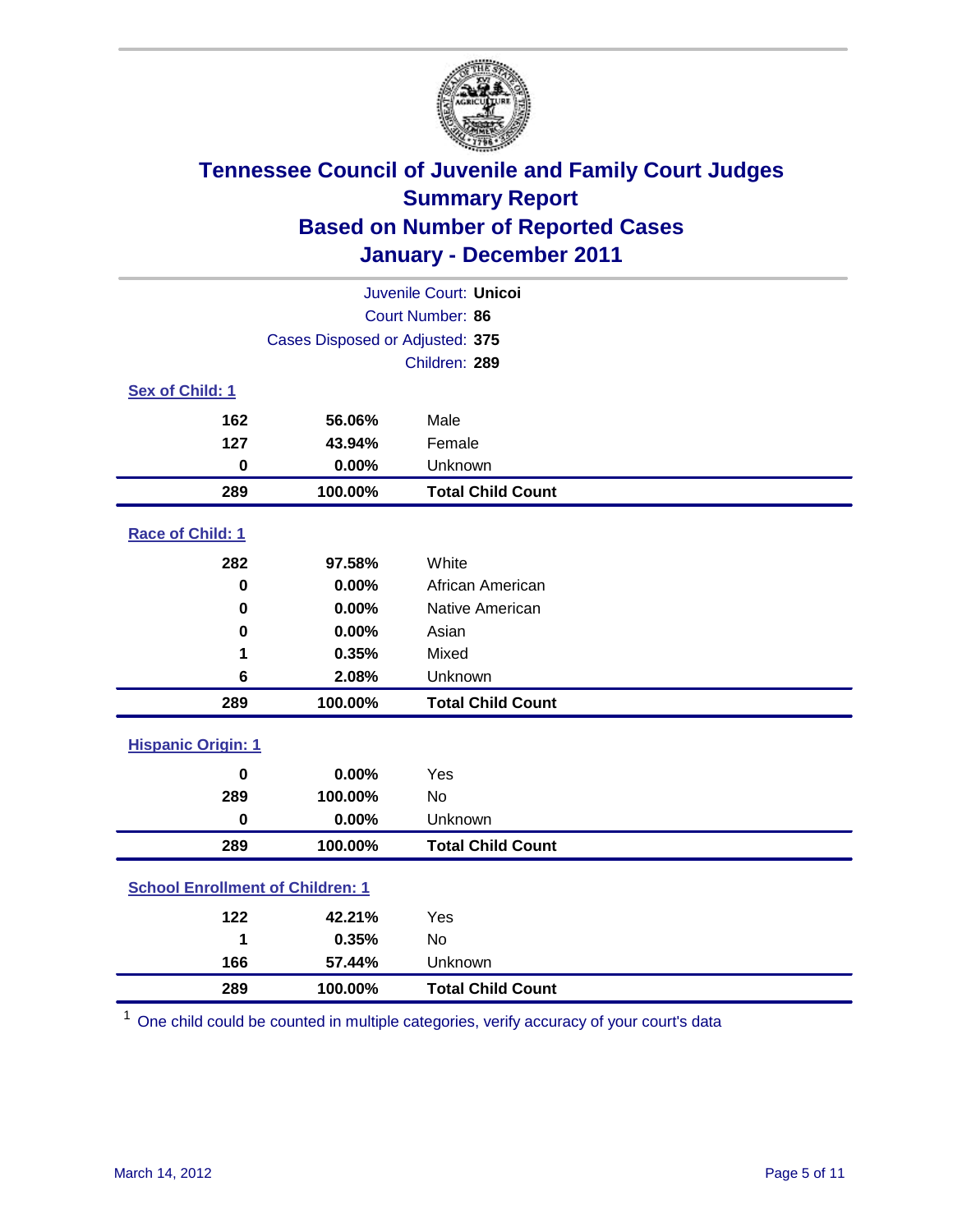

Court Number: **86** Juvenile Court: **Unicoi** Cases Disposed or Adjusted: **375** Children: **289**

### **Living Arrangement of Child at Time of Referral: 1**

| 289 | 100.00%  | <b>Total Child Count</b>     |
|-----|----------|------------------------------|
| 2   | 0.69%    | Other                        |
| 0   | 0.00%    | <b>Unknown</b>               |
| 0   | $0.00\%$ | Independent                  |
| 0   | $0.00\%$ | In an Institution            |
| 0   | $0.00\%$ | In a Residential Center      |
| 1   | 0.35%    | In a Group Home              |
| 3   | 1.04%    | With Foster Family           |
| 3   | 1.04%    | With Adoptive Parents        |
| 45  | 15.57%   | <b>With Relatives</b>        |
| 36  | 12.46%   | <b>With Father</b>           |
| 121 | 41.87%   | With Mother                  |
| 1   | 0.35%    | With Mother and Stepfather   |
| 0   | $0.00\%$ | With Father and Stepmother   |
| 77  | 26.64%   | With Both Biological Parents |
|     |          |                              |

#### **Type of Detention: 2**

| 375      | 100.00%  | <b>Total Detention Count</b> |  |
|----------|----------|------------------------------|--|
| $\bf{0}$ | 0.00%    | Other                        |  |
| 348      | 92.80%   | Does Not Apply               |  |
| 0        | $0.00\%$ | Unknown                      |  |
| 0        | $0.00\%$ | Psychiatric Hospital         |  |
| 0        | 0.00%    | Jail - No Separation         |  |
| 0        | $0.00\%$ | Jail - Partial Separation    |  |
| 0        | $0.00\%$ | Jail - Complete Separation   |  |
| 27       | 7.20%    | Juvenile Detention Facility  |  |
| 0        | $0.00\%$ | Non-Secure Placement         |  |
|          |          |                              |  |

<sup>1</sup> One child could be counted in multiple categories, verify accuracy of your court's data

<sup>2</sup> If different than number of Cases (375) verify accuracy of your court's data.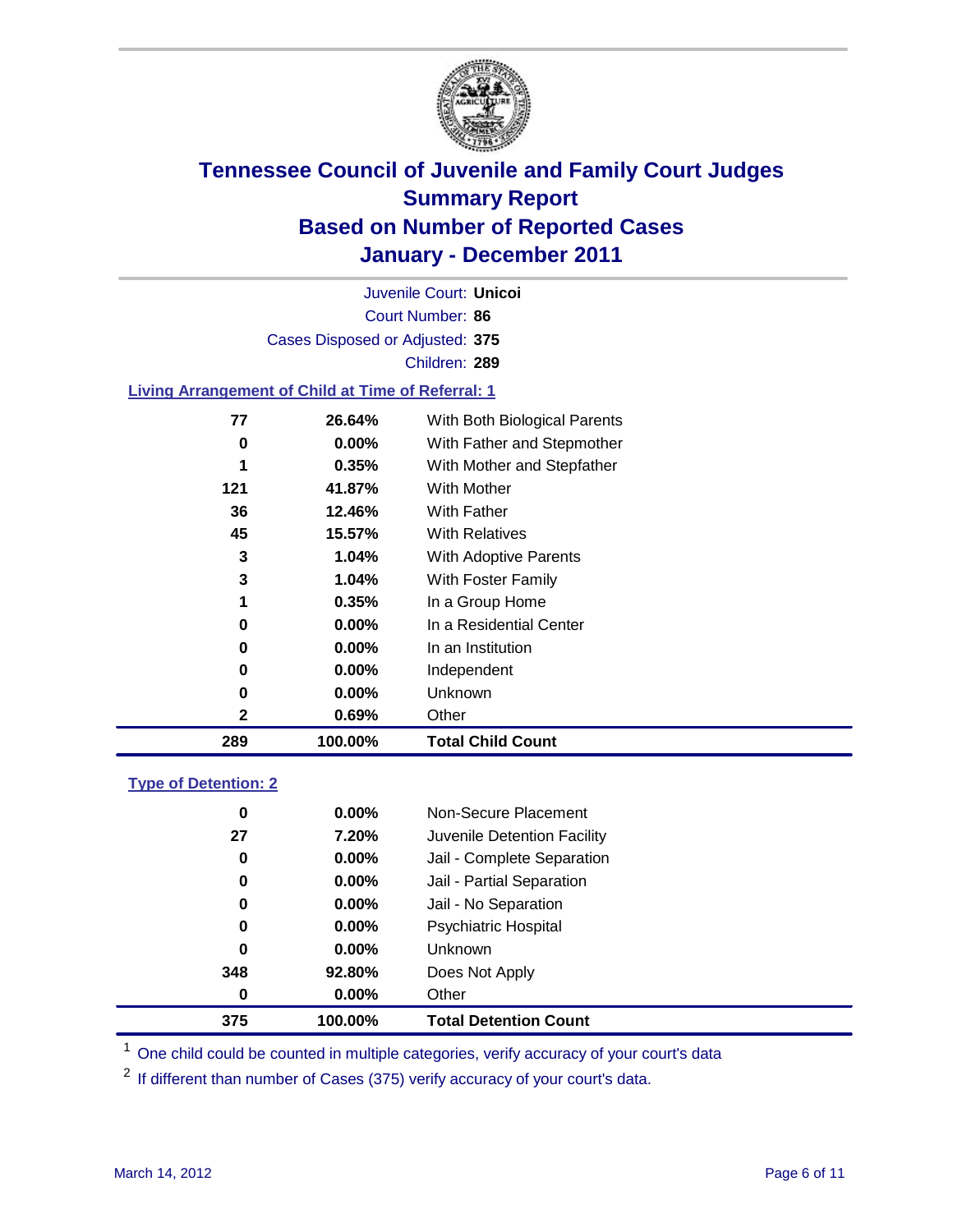

|                                                    | Juvenile Court: Unicoi          |                                      |  |  |  |
|----------------------------------------------------|---------------------------------|--------------------------------------|--|--|--|
|                                                    | Court Number: 86                |                                      |  |  |  |
|                                                    | Cases Disposed or Adjusted: 375 |                                      |  |  |  |
|                                                    |                                 | Children: 289                        |  |  |  |
| <b>Placement After Secure Detention Hearing: 1</b> |                                 |                                      |  |  |  |
| $\mathbf{2}$                                       | 0.53%                           | Returned to Prior Living Arrangement |  |  |  |
| 24                                                 | 6.40%                           | Juvenile Detention Facility          |  |  |  |
| $\bf{0}$                                           | 0.00%                           | Jail                                 |  |  |  |
| 0                                                  | 0.00%                           | Shelter / Group Home                 |  |  |  |
| 0                                                  | 0.00%                           | Foster Family Home                   |  |  |  |
| 0                                                  | 0.00%                           | Psychiatric Hospital                 |  |  |  |
| 0                                                  | 0.00%                           | Unknown                              |  |  |  |
| 348                                                | 92.80%                          | Does Not Apply                       |  |  |  |
| 1                                                  | 0.27%                           | Other                                |  |  |  |
| 375                                                | 100.00%                         | <b>Total Placement Count</b>         |  |  |  |
| <b>Intake Actions: 2</b>                           |                                 |                                      |  |  |  |
| 413                                                | 99.76%                          | <b>Petition Filed</b>                |  |  |  |
| 0                                                  | 0.00%                           | <b>Motion Filed</b>                  |  |  |  |
| 0                                                  | 0.00%                           | <b>Citation Processed</b>            |  |  |  |
| 0                                                  | 0.00%                           | Notification of Paternity Processed  |  |  |  |
| $\bf{0}$                                           | 0.00%                           | Scheduling of Judicial Review        |  |  |  |
| 0                                                  | 0.00%                           | Scheduling of Administrative Review  |  |  |  |
| 0                                                  | 0.00%                           | Scheduling of Foster Care Review     |  |  |  |
| 0                                                  | 0.00%                           | Unknown                              |  |  |  |
| 0                                                  | 0.00%                           | Does Not Apply                       |  |  |  |
| 1                                                  | 0.24%                           | Other                                |  |  |  |
| 414                                                | 100.00%                         | <b>Total Intake Count</b>            |  |  |  |

<sup>1</sup> If different than number of Cases (375) verify accuracy of your court's data.

<sup>2</sup> If different than number of Referral Reasons (414), verify accuracy of your court's data.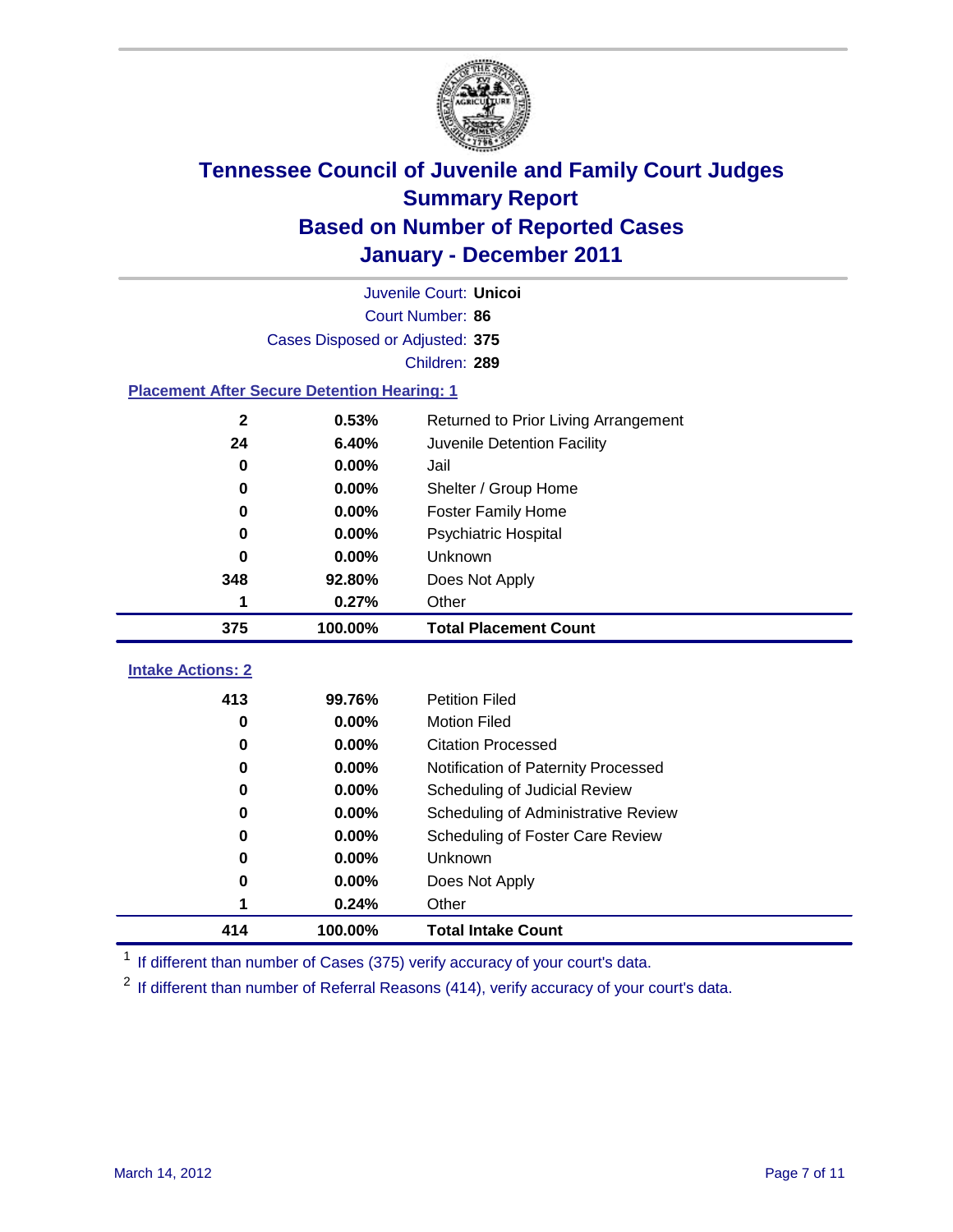

Court Number: **86** Juvenile Court: **Unicoi** Cases Disposed or Adjusted: **375** Children: **289**

### **Last Grade Completed by Child: 1**

|     | 0.00%<br>0            | Too Young for School     |
|-----|-----------------------|--------------------------|
|     | 0.00%<br>$\bf{0}$     | Preschool                |
|     | $\mathbf{2}$<br>0.69% | Kindergarten             |
|     | 0.00%<br>0            | 1st Grade                |
|     | 5<br>1.73%            | 2nd Grade                |
|     | 1.38%<br>4            | 3rd Grade                |
|     | 12<br>4.15%           | 4th Grade                |
|     | 1.38%<br>4            | 5th Grade                |
|     | 9<br>3.11%            | 6th Grade                |
|     | 16<br>5.54%           | 7th Grade                |
|     | 10<br>3.46%           | 8th Grade                |
| 21  | 7.27%                 | 9th Grade                |
|     | 13<br>4.50%           | 10th Grade               |
| 21  | 7.27%                 | 11th Grade               |
|     | 2.77%<br>8            | 12th Grade               |
|     | 0.00%<br>0            | Non-Graded Special Ed    |
|     | 0.00%<br>0            | <b>GED</b>               |
|     | 0.00%<br>0            | Graduated                |
|     | 0.35%<br>1            | Never Attended School    |
| 163 | 56.40%                | Unknown                  |
|     | 0.00%<br>$\pmb{0}$    | Other                    |
| 289 | 100.00%               | <b>Total Child Count</b> |

### **Enrolled in Special Education: 1**

| 0   | $0.00\%$ | Yes                      |
|-----|----------|--------------------------|
| 289 | 100.00%  | No                       |
| 0   | $0.00\%$ | Unknown                  |
| 289 | 100.00%  | <b>Total Child Count</b> |

One child could be counted in multiple categories, verify accuracy of your court's data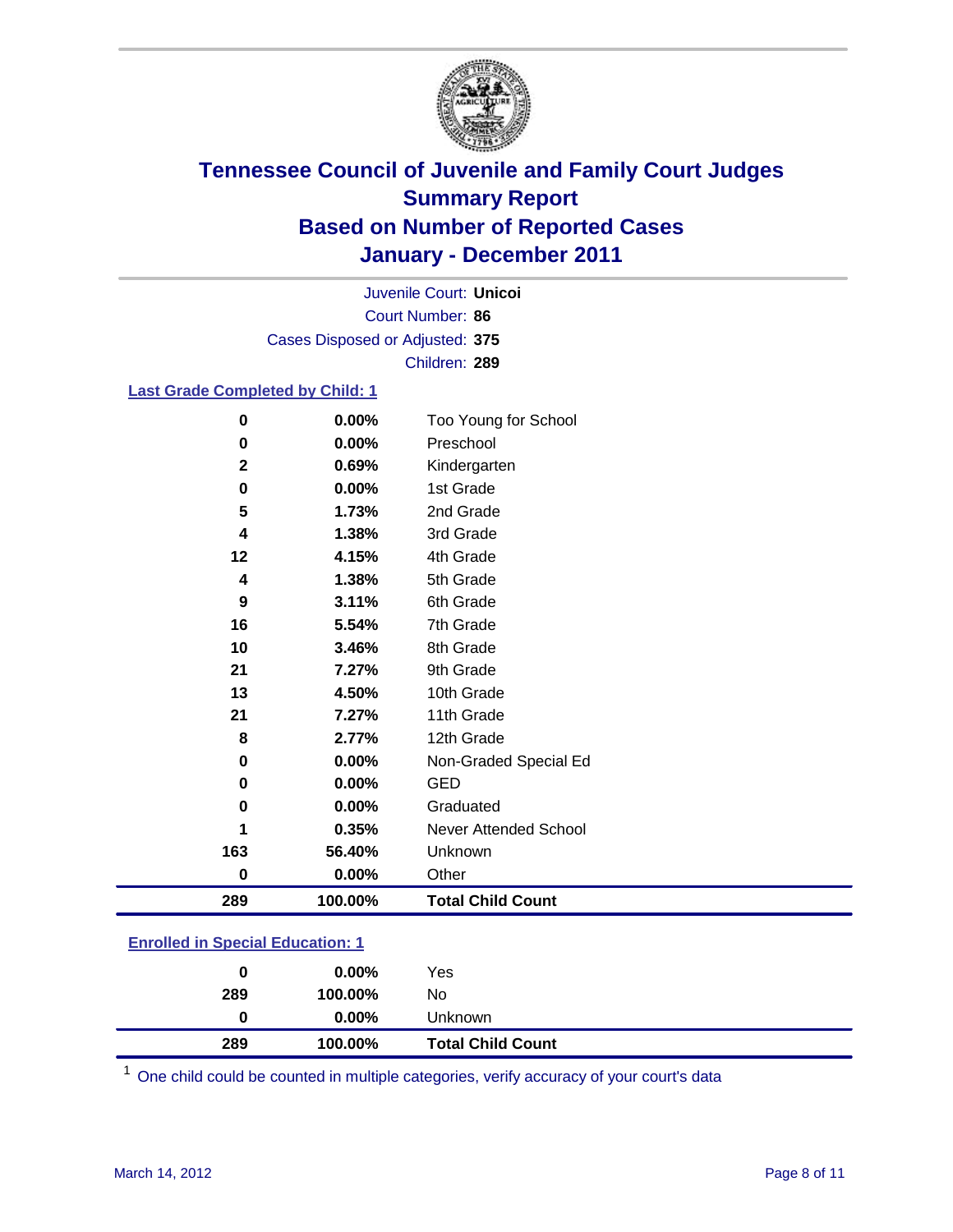

|                              | Juvenile Court: Unicol          |                           |  |  |  |
|------------------------------|---------------------------------|---------------------------|--|--|--|
|                              | Court Number: 86                |                           |  |  |  |
|                              | Cases Disposed or Adjusted: 375 |                           |  |  |  |
|                              |                                 | Children: 289             |  |  |  |
| <b>Action Executed By: 1</b> |                                 |                           |  |  |  |
| 414                          | 100.00%                         | Judge                     |  |  |  |
| 0                            | $0.00\%$                        | Magistrate                |  |  |  |
| 0                            | $0.00\%$                        | <b>YSO</b>                |  |  |  |
| 0                            | 0.00%                           | Other                     |  |  |  |
| 0                            | 0.00%                           | Unknown                   |  |  |  |
| 414                          | 100.00%                         | <b>Total Action Count</b> |  |  |  |

### **Formal / Informal Actions: 1**

| 127 | 30.68%   | Dismissed                                        |
|-----|----------|--------------------------------------------------|
|     | 0.24%    | Retired / Nolle Prosequi                         |
| 0   | $0.00\%$ | <b>Complaint Substantiated Delinquent</b>        |
| 174 | 42.03%   | <b>Complaint Substantiated Status Offender</b>   |
| 0   | $0.00\%$ | <b>Complaint Substantiated Dependent/Neglect</b> |
| 0   | 0.00%    | <b>Complaint Substantiated Abused</b>            |
| 0   | $0.00\%$ | <b>Complaint Substantiated Mentally III</b>      |
| 10  | 2.42%    | Informal Adjustment                              |
| 0   | $0.00\%$ | <b>Pretrial Diversion</b>                        |
| 1   | 0.24%    | <b>Transfer to Adult Court Hearing</b>           |
| 0   | $0.00\%$ | Charges Cleared by Transfer to Adult Court       |
| 2   | 0.48%    | Special Proceeding                               |
| 0   | $0.00\%$ | <b>Review Concluded</b>                          |
| 0   | $0.00\%$ | Case Held Open                                   |
| 99  | 23.91%   | Other                                            |
| 0   | $0.00\%$ | Unknown                                          |
| 414 | 100.00%  | <b>Total Action Count</b>                        |

<sup>1</sup> If different than number of Referral Reasons (414), verify accuracy of your court's data.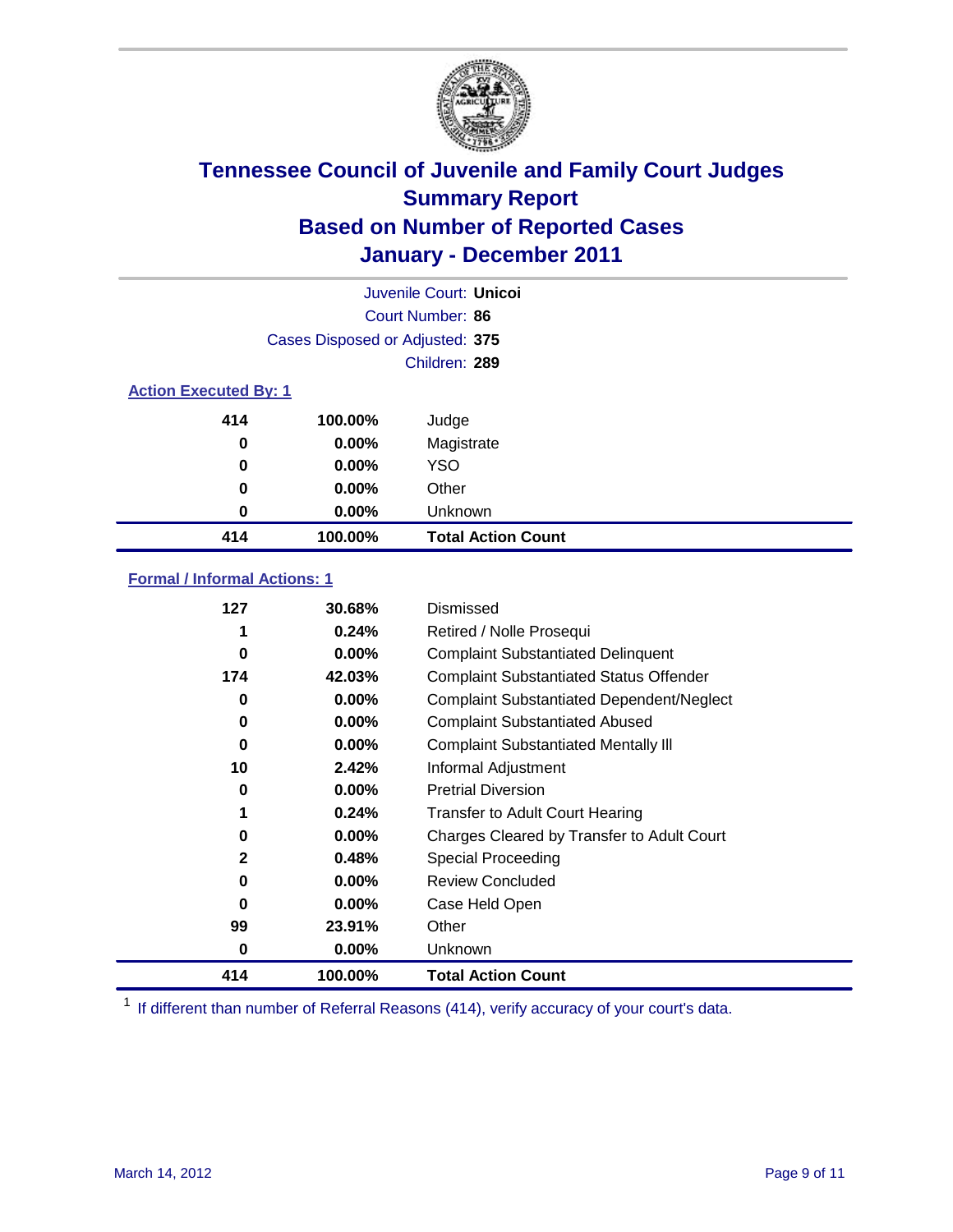

|                       |                                 | Juvenile Court: Unicol                                |
|-----------------------|---------------------------------|-------------------------------------------------------|
|                       |                                 | Court Number: 86                                      |
|                       | Cases Disposed or Adjusted: 375 |                                                       |
|                       |                                 | Children: 289                                         |
| <b>Case Outcomes:</b> |                                 | There can be multiple outcomes for one child or case. |
| 124                   | 20.33%                          | <b>Case Dismissed</b>                                 |
| 1                     | 0.16%                           | Case Retired or Nolle Prosequi                        |
| 5                     | 0.82%                           | Warned / Counseled                                    |
| 0                     | 0.00%                           | Held Open For Review                                  |
| 0                     | 0.00%                           | Supervision / Probation to Juvenile Court             |
| 1                     | 0.16%                           | <b>Probation to Parents</b>                           |
| 0                     | 0.00%                           | Referral to Another Entity for Supervision / Service  |
| 0                     | 0.00%                           | Referred for Mental Health Counseling                 |
| 0                     | 0.00%                           | Referred for Alcohol and Drug Counseling              |
| 0                     | 0.00%                           | Referred to Alternative School                        |
| 0                     | 0.00%                           | Referred to Private Child Agency                      |
| 0                     | 0.00%                           | Referred to Defensive Driving School                  |
| 0                     | 0.00%                           | Referred to Alcohol Safety School                     |
| 0                     | 0.00%                           | Referred to Juvenile Court Education-Based Program    |
| 0                     | 0.00%                           | Driver's License Held Informally                      |
| 0                     | 0.00%                           | <b>Voluntary Placement with DMHMR</b>                 |
| 0                     | 0.00%                           | <b>Private Mental Health Placement</b>                |
| 0                     | 0.00%                           | <b>Private MR Placement</b>                           |
| 5                     | 0.82%                           | Placement with City/County Agency/Facility            |
| 0                     | 0.00%                           | Placement with Relative / Other Individual            |
| 92                    | 15.08%                          | Fine                                                  |
| 0                     | 0.00%                           | <b>Public Service</b>                                 |
| 9                     | 1.48%                           | Restitution                                           |
| 0                     | 0.00%                           | <b>Runaway Returned</b>                               |
| 1                     | 0.16%                           | No Contact Order                                      |
| 0                     | 0.00%                           | Injunction Other than No Contact Order                |
| 0                     | 0.00%                           | <b>House Arrest</b>                                   |
| 0                     | 0.00%                           | <b>Court Defined Curfew</b>                           |
| 0                     | 0.00%                           | Dismissed from Informal Adjustment                    |
| 0                     | 0.00%                           | <b>Dismissed from Pretrial Diversion</b>              |
| 3                     | 0.49%                           | Released from Probation                               |
| 0                     | 0.00%                           | <b>Transferred to Adult Court</b>                     |
| 0                     | 0.00%                           | <b>DMHMR Involuntary Commitment</b>                   |